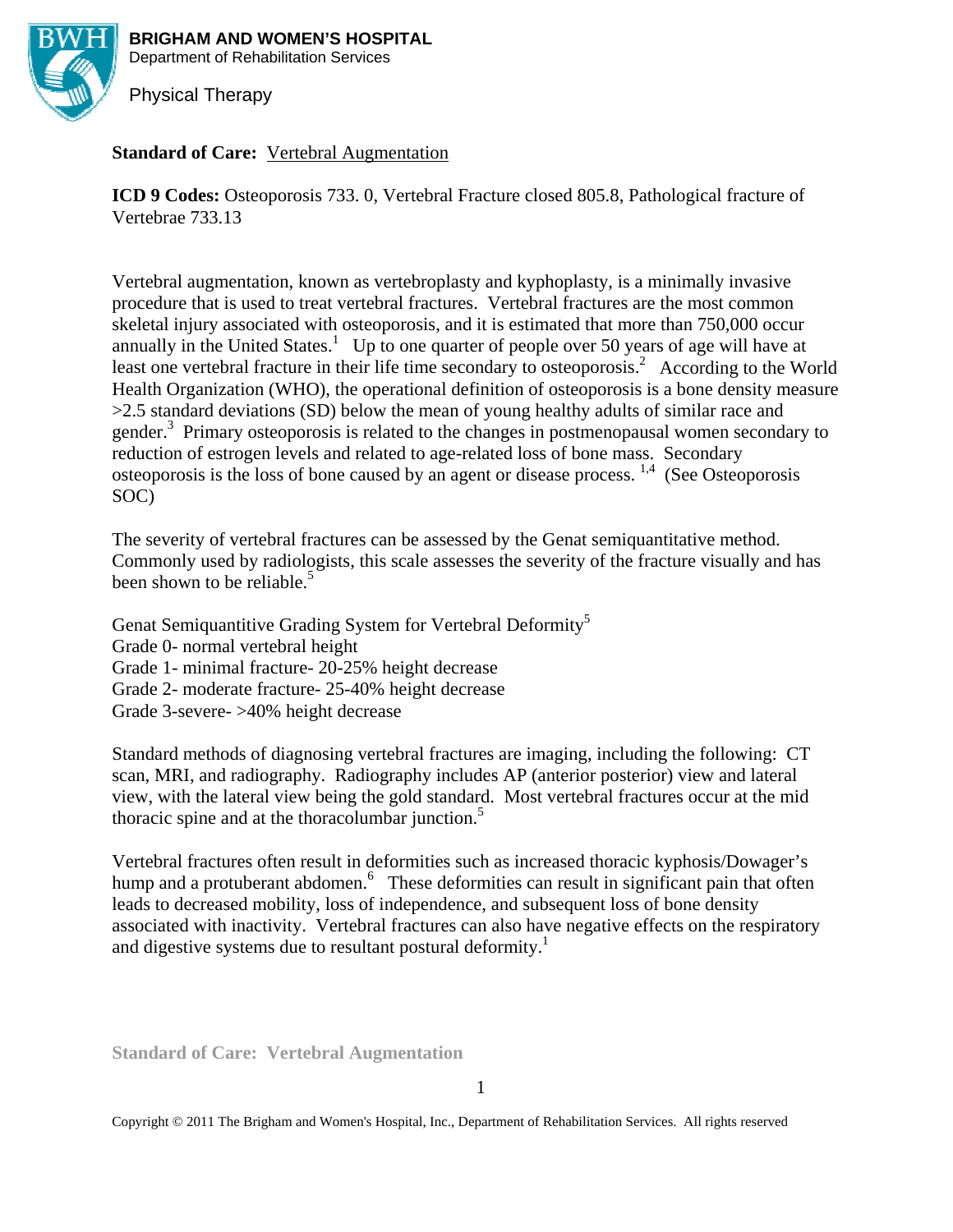There is a significant increased mortality rate in patients with vertebral fractures treated conservatively compared to age-matched controls in the literature.<sup>4</sup> The 5-year survival rate for patients with compression fractures is 61%, as compared with 76% with age-matched peers.<sup>7</sup>

Until recently, these fractures have primarily been treated conservatively for pain management. Traditional treatment includes bed rest, analgesics and bracing.<sup>4</sup> However, during the past twenty years, two new radiologic interventional procedures have been developed to manage these fractures: kyphoplasty and vertebroplasty.<sup>4</sup> Kyphoplasty and vertebroplasty are surgical techniques to stabilize vertebral fractures by injection of bone cement called polymethylmethacrylate (PMMA) by needle into to the fracture site.<sup>8</sup> Kyphoplasty involves insertion of a balloon tamp to increase the vertebral height prior to PMMA injection and the vertebroplasty does not involve the use of the balloon tamp. The surgical procedure was first seen in 1984. Vertebroplasty was successfully performed in France for the treatment of a cervical vertebral hemangioma. Since then, the application of kyphoplasty and vertebroplasty have been expanded to include the treatment of the pain caused by vertebral compression fractures.<sup>9</sup> Kyphoplasty and vertebroplasty currently have approval from the US Food and Drug Administration (FDA) for intraosseous injection of acrylic cement under local anesthesia and fluoroscopic guidance to control the pain of vertebral fractures associated with osteoporosis, tumors, and trauma.<sup>9</sup>

Kyphoplasty and vertebroplasty are performed by interventional radiologists and neurointerventional radiologists. The primary indication for this procedure is to manage the pain associated with vertebral compression fractures.<sup>10</sup> Considered minimally invasive procedures, vertebroplasty and kyphoplasty are performed under fluoroscopy under local or general anesthesia. $4$  Both utilize the injection of PMMA into the vertebral body, which splints the fracture internally. The difference between the two procedures is the use of the balloon tamp. Kyphoplasty involves the insertion of a balloon tamp into the vertebral body prior to cement injection, and vertebroplasty does not. In kyphoplasty, the balloon is expanded within the compressed vertebral fracture in an attempt to increase vertebral body height and correct the kyphotic deformity. Thickened PMMA is injected into the space left behind after the balloon is withdrawn.<sup>11</sup> Vertebroplasty involves injection of less viscous PMMA into the vertebral body without the use of a balloon tamp. Vertebroplasty is done primarily on an outpatient basis where as kyphoplasty may require hospital admission.<sup>11</sup>

Proposed mechanisms of pain relief with vertebral augmentation are from stabilization of the fracture and local chemical effects of the cement on the nerve endings at the fracture site.<sup>4</sup> The results in current literature vary. In one study, Majd et al had 254 patients that underwent kyphoplasty procedure of 1-5 vertebral levels. They noted immediate pain relief in 89% of the patients by the first follow up visit.<sup>12</sup> In another study by Evans et al, 49% of 245 patients interviewed reported immediate pain relief after a vertebroplasty procedure. More recently, Buchebinder et al in a randomized trial proposed no benefit of vertebroplasty as compared to a conservative control group in 78 participants at one, three and 6 months.<sup>6</sup>

**Standard of Care: Vertebral Augmentation**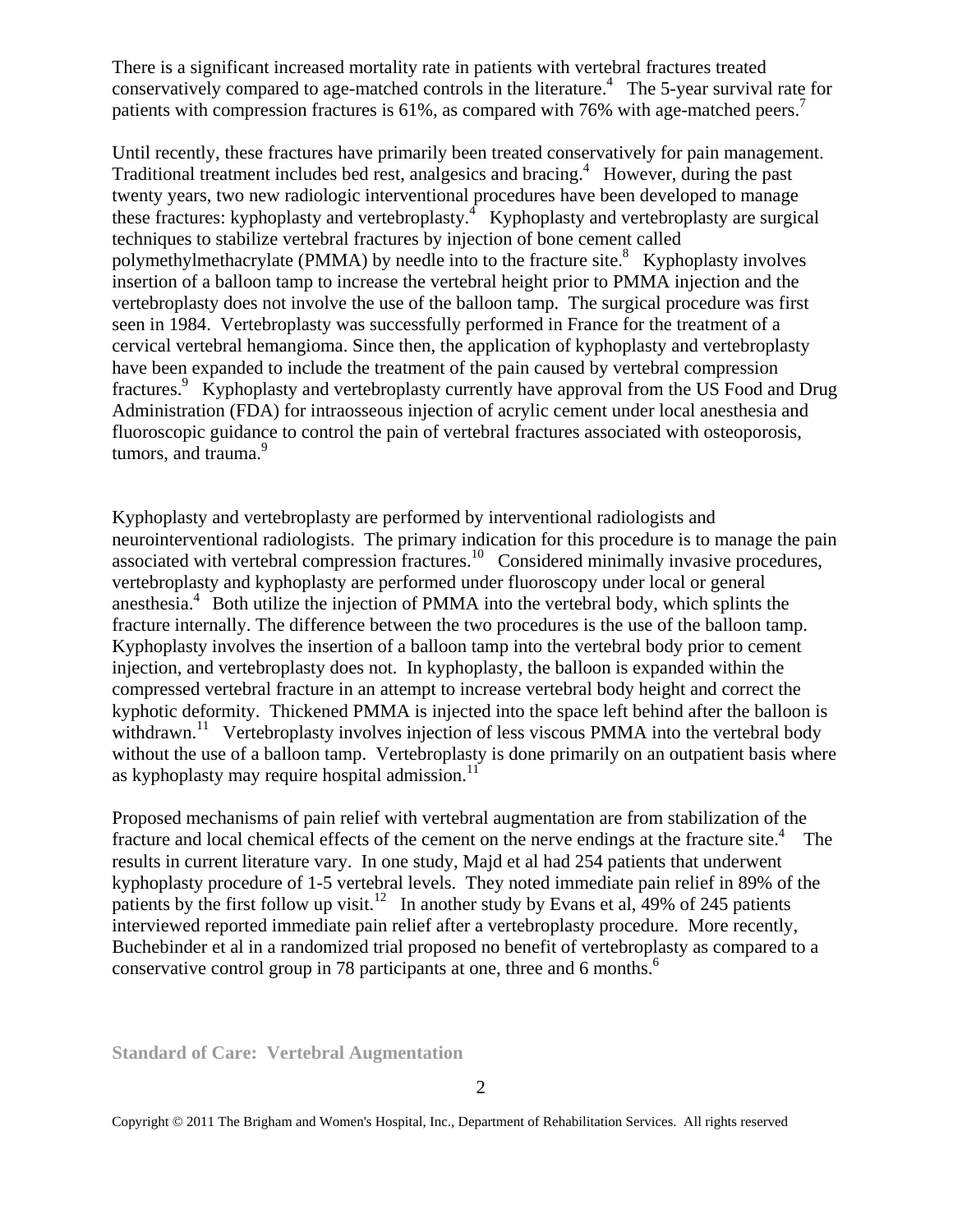Not all vertebral fractures can be treated by vertebral augmentation. There are absolute contraindications for surgical vertebral augmentation which include the presence of neurologic signs (may require decompressive procedure), osteomyelitis, and coagulopathy.<sup>4</sup> And as with any surgical procedure there are potential risks including infection, migration of cement, worsening of pain or new neurologic symptoms.<sup>4</sup>

Although there is no literature regarding specific physical therapy (PT) intervention for this procedure, there is an important role for physical therapy with this patient population. The patient may be deconditioned as a result of bed rest and decreased activity. This can lead to further bone density loss, loss of muscle mass, decreased balance and decreased functional mobility. Given the loss of bone density, a fall could have devastating consequences. Therefore, maximizing a patient's balance and activity level is paramount with this patient population. In addition, associated muscle imbalances such as decreased length of the gastroc-soleus complex and weakness in large lower extremity musculature and postural muscles may contribute to an increased risk of falls. $^{13}$ 

Considering the findings on evaluation, the program may include balance and gait training, extensor muscle strengthening, and importantly, education about posture, positioning, bending/lifting techniques in order to the minimize incidence of new fractures and/or worsening of known vertebral fractures.<sup>13</sup>

# **Indications for Treatment:**

Patients may present to physical therapy preoperatively with acute or chronic compression fracture(s) or postoperatively after undergoing vertebroplasty or kyphoplasty.

# **Contraindications / Precautions for Treatment:**

Care should be taken as this patient population has decreased bone density (See Osteoporosis SOC). Joint mobilization, flexion activity and heavy resistance should be limited due to anterior compressive forces on the vertebrae.<sup>14</sup> Consult with the referring physician to discuss patient's postoperative status.

A recent study by Yi-An et al found a 38% incidence of subsequent vertebral fracture after vertebroplasty, and in their study they referred patients to physical therapy post-vertebroplasty if the patients had low activity levels or poor body mechanics. In the same study the volume of cement injected directly correlated with greater correction of the deformity, but also with a higher risk of adjacent fracture.<sup>15</sup>

Some complications of vertbroplasty to watch for are<sup>15</sup>...

- Nerve root damage
- Cord compression
- Rib fracture
- Infection

**Standard of Care: Vertebral Augmentation**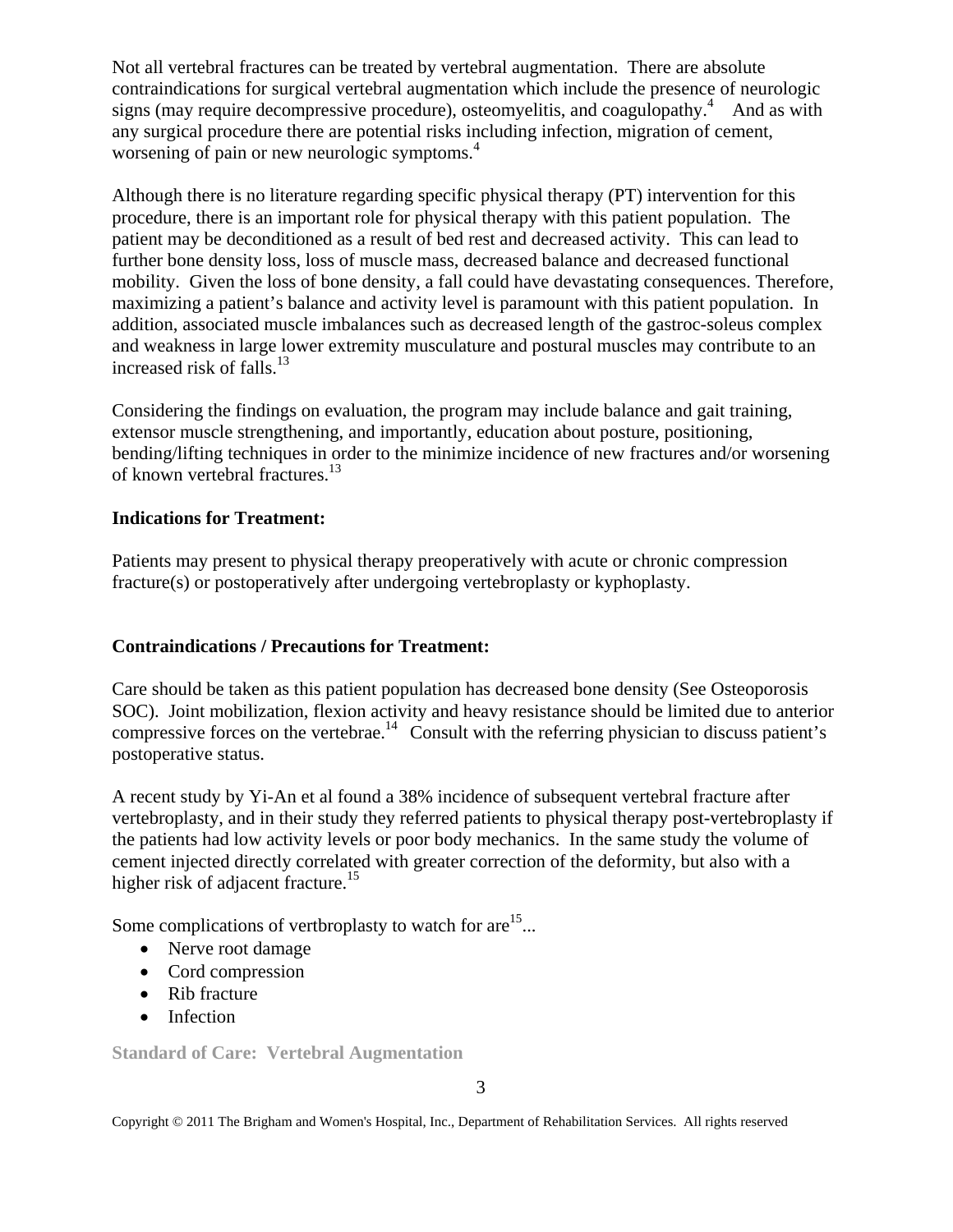- Emboli
- Adjacent level fractures

## **Evaluation:**

**Medical History**: Review patient's medical history questionnaire and longitudinal medical record (LMR). Review pertinent diagnostic imaging, lab tests, and additional medical work up. Note any history of trauma/falls, history of spinal fracture(s), previous surgeries, and commorbidities including endocrine, nutritional status, rheumatologic or hepatic disorders.

**Imaging**: Radiography including AP and lateral views, CT scan, bone densitometry, and MRI of spine.

**History of Present Illness**: Patients may be referred to physical therapy by their physician, pre or postoperatively if they believe the patient will benefit from PT.

Gather information including chief complaint, duration of symptoms, and change in symptoms pre to postoperatively, date of surgery, prior level of function and activity, previous physical therapy, history of falls and patient goals.

**Social History**: This includes the patient's home environment, social support, and outside services. Discuss management of activities of daily living, including shower/bath arrangement, stairs/handrails. Discuss strategies to minimize fall risk including removing throw rugs and keeping walk ways clear of obstacles. Confirm that they maintain adequate lighting in the home at night.

**Medications:** Review of medication should consider possible fall risks associated with medication. For example, narcotics and benzodiazapenes are medications that can result in orthostatic hypotension. Pain medications are generally tapered down after the procedure and generally are not required after these procedures.

**Examination** (Physical / Cognitive / applicable tests and measures / other) This section is intended to capture the most commonly used assessment tools for this case type/diagnosis. It is not intended to be either inclusive or exclusive of assessment tools.

**Pain:** measured on the VAS scale; activities that increase symptoms, decrease symptoms, location, quality, and frequency of symptoms

**Posture/alignment:** Patient may present with increased thoracic kyphosis. Note abnormal postures including kyphosis, scoliosis, forward head, asymmetric scapular position, dowagers hump, etc.

**Palpation:** Note muscular density (periscapular and thoracolumbar extensors) and scar density and mobility.

**Standard of Care: Vertebral Augmentation**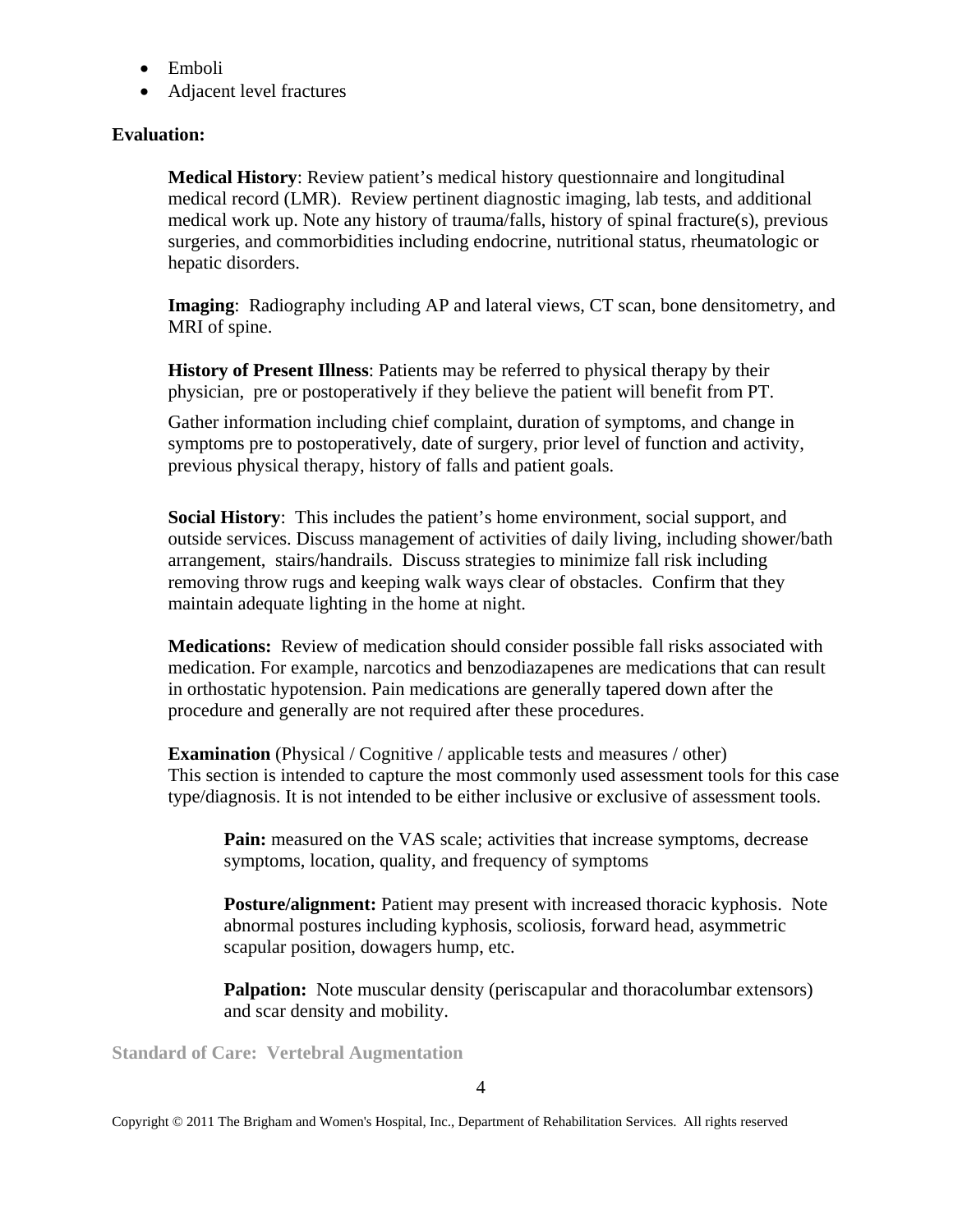**Sensation:** Consider patient's pre and post operative report of sensation and /or sensation changes as there can be neural compromise from vertebral fractures.

**ROM:** ROM of the upper and lower extremities and the spine. Evaluation of spinal ROM should also be assessed with consideration of physician's postoperative orders.

**Muscle Length:** Depending on the area or areas of focus, consider the following: Assess musculature influencing balance and posture including hip flexors, hamstrings and gastrocnemius, pectoral area, serratus anterior, rhomboids, middle trapezius; cervical flexors and extensors.

**Strength:** Manual muscle testing of UEs and LEs, and core strength. Precaution is taken when applying resistance with individuals with severe osteoporosis and may not be indicated for individuals who have recently undergone surgery.

**Balance:** Consider patient presentation and patient needs when selecting balance tests. Balance tests that could be utilized include: Berg balance scale, Rhomberg, Single Leg Stance, Functional Reach, Timed Up and Go, sidestepping, braiding, tandem ambulation, posterior ambulation, etc. (See Balance SOC for specific details)

**Functional mobility:** Assess bed mobility, transfers, ambulation and stair climbing. Consider appropriate assistive device.

**Gait:** Assess for common gait deviations- antalgic, trendelenberg, and myelopathatic gait.

#### **Assessment:**

 **(**Establish Diagnosis and Need for Skilled Services)

**Problem List** (Identify Impairment(s) and/ or dysfunction(s))

Pain Impaired posture Impaired ROM Impaired strength Impaired balance Impaired functional mobility Impaired knowledge

**Standard of Care: Vertebral Augmentation**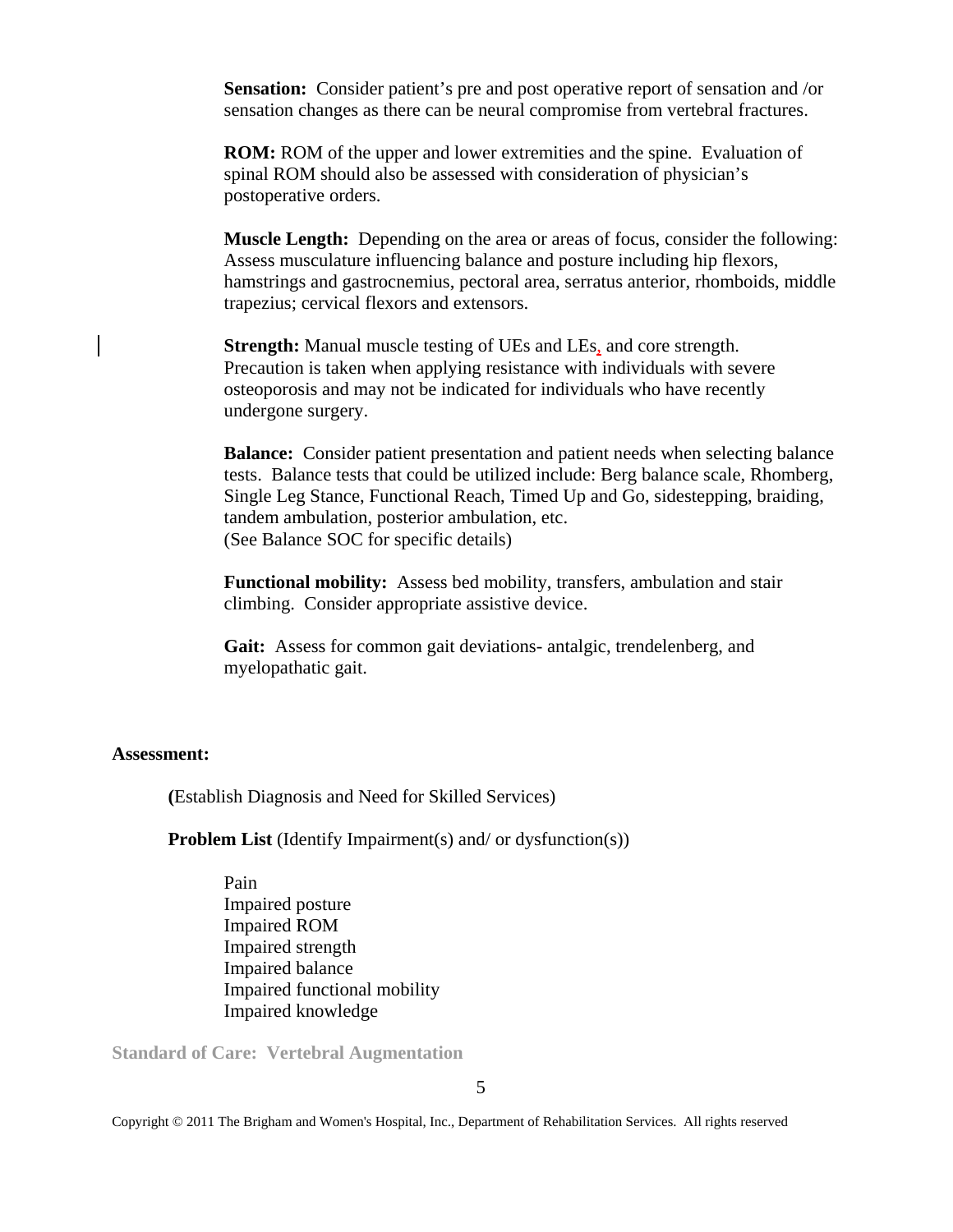**Prognosis**: This will vary depending on the patient. Factors to consider include history of previous fractures, previous surgeries, history of falls, social support, and comorbidities. Also, this group often has comorbidities including severe degenerative joint disease and spinal stenosis, which may affect the outcome.<sup>13</sup>

**Goals** (Measurable parameters and specific timelines to be included on evaluation)

- 1. Decreased pain or independent self-pain management
- 2. Increased ROM and improved self correction of posture
- 3. Increased strength
- 4. Improved balance
- 5. Improved gait
- 6. Maximized functional mobility
- 7. Independence with a home exercise program
- 8. Demonstrates or verbalizes knowledge of prevention of future vertebral compression fractures

**Age Specific Considerations-** Bone mass naturally decreases with age, consider potential new compression fractures

## **Treatment Planning / Interventions**

| <b>Established Pathway</b>  | Yes, see attached. | $X$ <sub>N</sub> o |
|-----------------------------|--------------------|--------------------|
| <b>Established Protocol</b> | Yes, see attached. | X No               |

## **Interventions most commonly used for this case type/diagnosis.**

This section is intended to capture the most commonly used interventions for this case type/diagnosis. It is not intended to be either inclusive or exclusive of appropriate interventions.

- **Posture training**: Observe patient's alignment of the head, neck, shoulders, spine, LEs. Observe posture in sitting, standing, and during gait. Make appropriate corrections and recommendations for optimal posture and comfort in sitting, standing, laying down.
- **Stretching:** Static stretching of identified muscular imbalances, which may include suboccipitals, pectoralis major and minor, ilopsoas, rectus femoris, hamstrings, and gastro/soleus.

**Standard of Care: Vertebral Augmentation**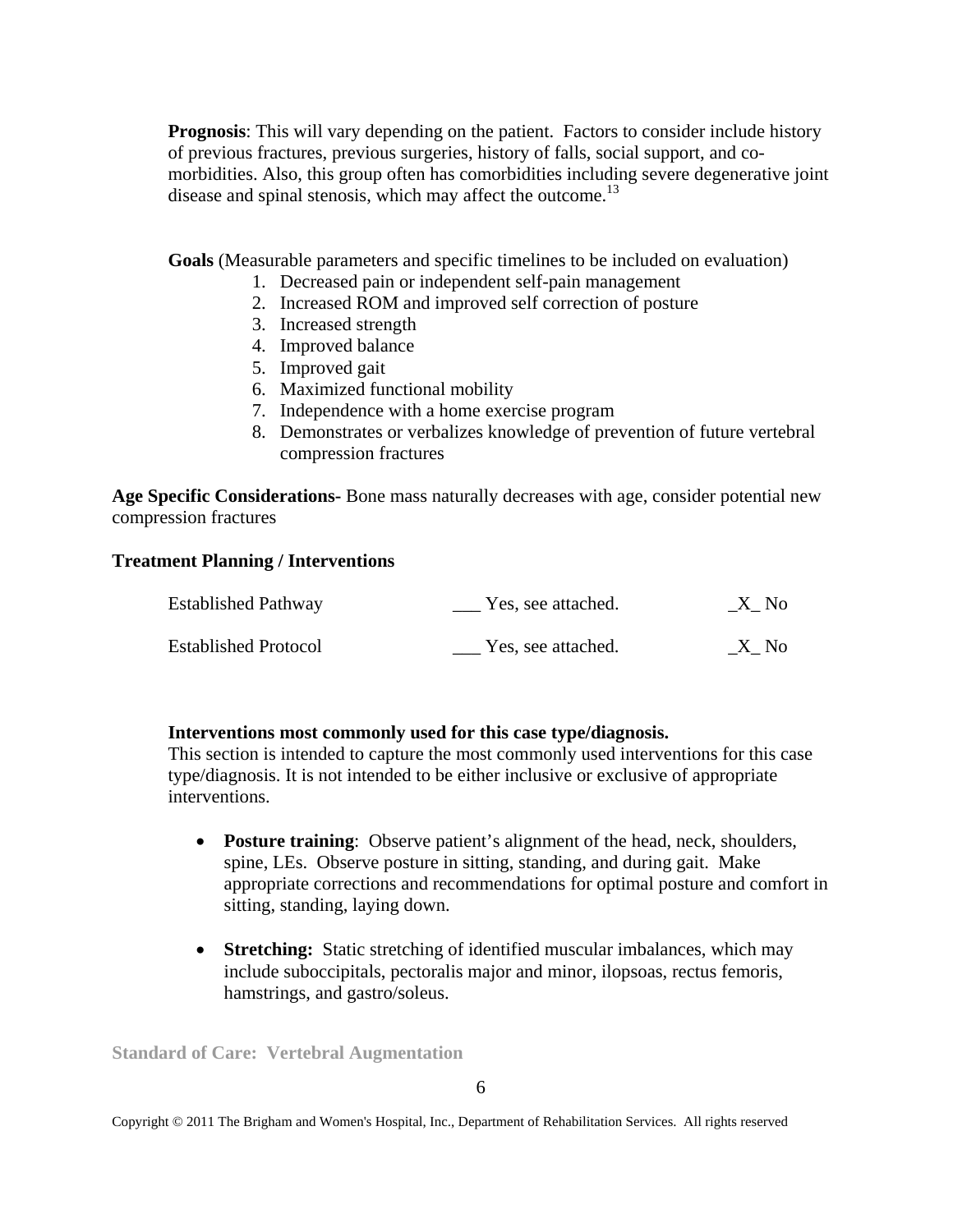• **Strengthening:** Target specific strengthening based on examination and postoperative orders. Consider lumbar stabilization, weightbearing activities, and use of free weights.

Lower Extremities: These exercises may include quad sets, gluteal sets, standing hip AROM abduction, extension, marching, standing heel raises, standing toe raises, wall slides, straight leg raises, side lying hip abduction/external rotation, side lying hip abduction, standing resisted abduction with Theraband, standing resisted hip extension with Theraband.

Upper Extremities: These exercises may include bilateral resisted shoulder external rotation with Theraband, bilateral resisted shoulder extension with band, bilateral resisted shoulder rows.

Stabilization: Sahrmann progression of lumbar stabilization includes the following- transverse abdominis setting, transverse abdominis setting with hook-lying marching, transverse abdominis setting with hook-lying marching with heel slides, transverse abdominis setting with alternate shoulder flexion, transverse abdominis setting with alternate straight leg raise.<sup>16</sup>

- **Balance training:** Based on exam findings consider balance training. Examples of balance training exercises are unilateral standing, weight-shifting, sidestepping, braiding, and tandem stance. Incorporate balance training on uneven surfaces as appropriate. This may include using a balance disc or foam.
- **Mobility training:** Address transitional movements including supine to sit and sit to stand to minimize spinal flexion motion. Include training with use of log roll technique for supine to sit to minimize flexion as well as rotation along the spine. Consider gait training with an assistive device when appropriate.
- **Aerobic exercise:** Weightbearing activity including walking outdoors or on a treadmill is the preferred mode of aerobic exercise if the patient is able to tolerate. Assess appropriate mode and frequency.
- **Modalities:** As indicated for pain relief
- **Patient Education:** Including body mechanics, joint protection, postural awareness and re-education, HEP, mobility and safety in home setting. Patient's can find additional resources through the National Osteoporosis Foundation (www.nof.org)

#### **Frequency & Duration**:

1-2X/week for 4-8 weeks. This could vary considerably for each patient.

**Standard of Care: Vertebral Augmentation**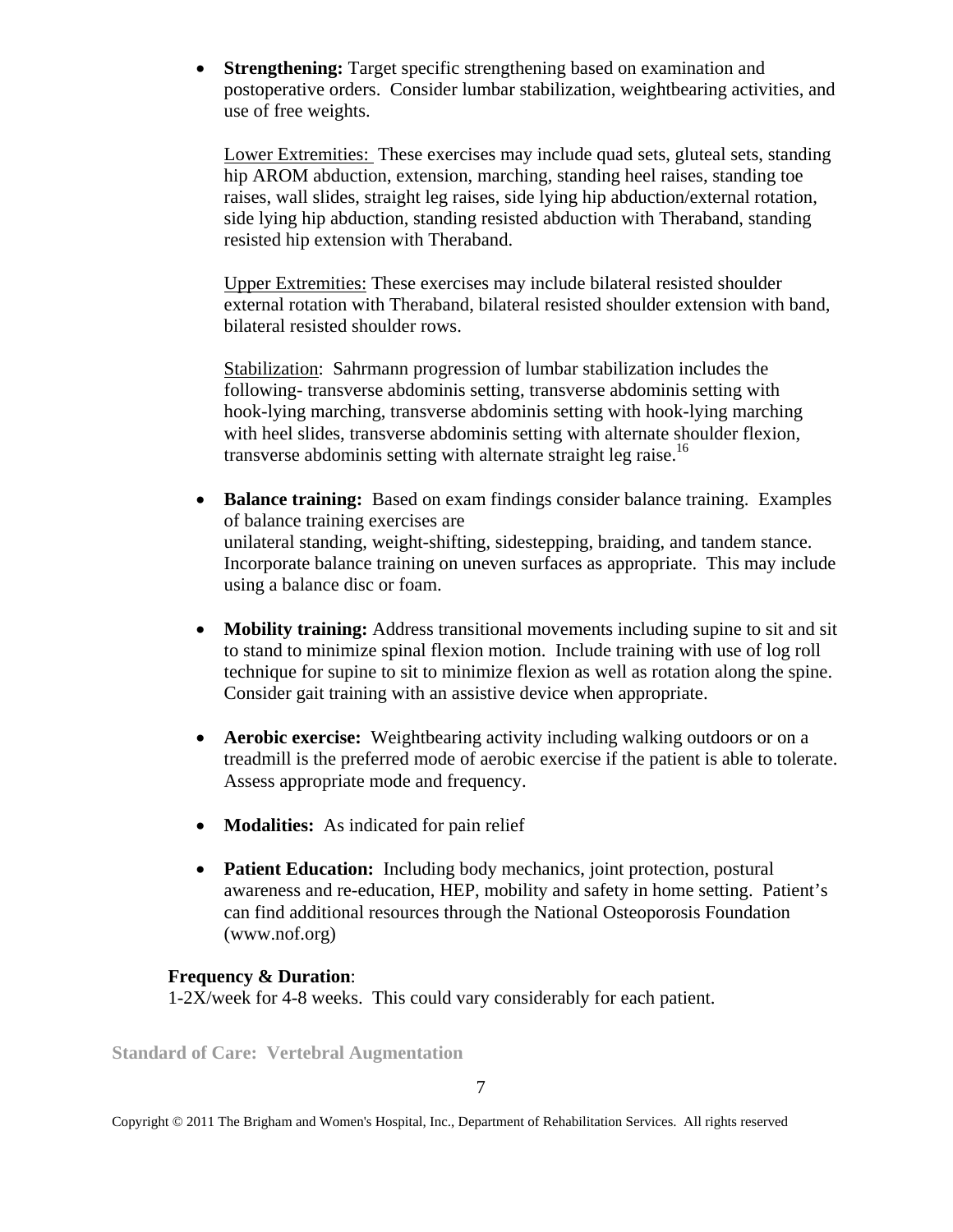#### **Recommendations and referrals to other providers.**

- Pain management
- Endocrinology
- Rheumatology
- Primary care
- Neurology

#### **Re-evaluation**

- Standard Time Frame- 30 days or less as appropriate.
- Assess and document significant change in signs and symptoms, fall, change in medication, successful completion of short-term goals.

#### **Discharge Planning**

**Commonly expected outcomes at discharge**: Independent with HEP, independence with community ambulation, Independent with ADLs, demonstrates good body mechanics, demonstration of good understanding of patient education regarding joint protection techniques.

**Patient's discharge instructions:** Patient's discharge instructions include a HEP, body mechanics, and home safety modifications, if applicable.

Ethan Jerome Kenneth Shannon 8/2004 Joel Fallano **Update:**  Kenneth Shannon /Debbie Canoa 3/2011

**Authors: Reviewed by:** 

**Standard of Care: Vertebral Augmentation**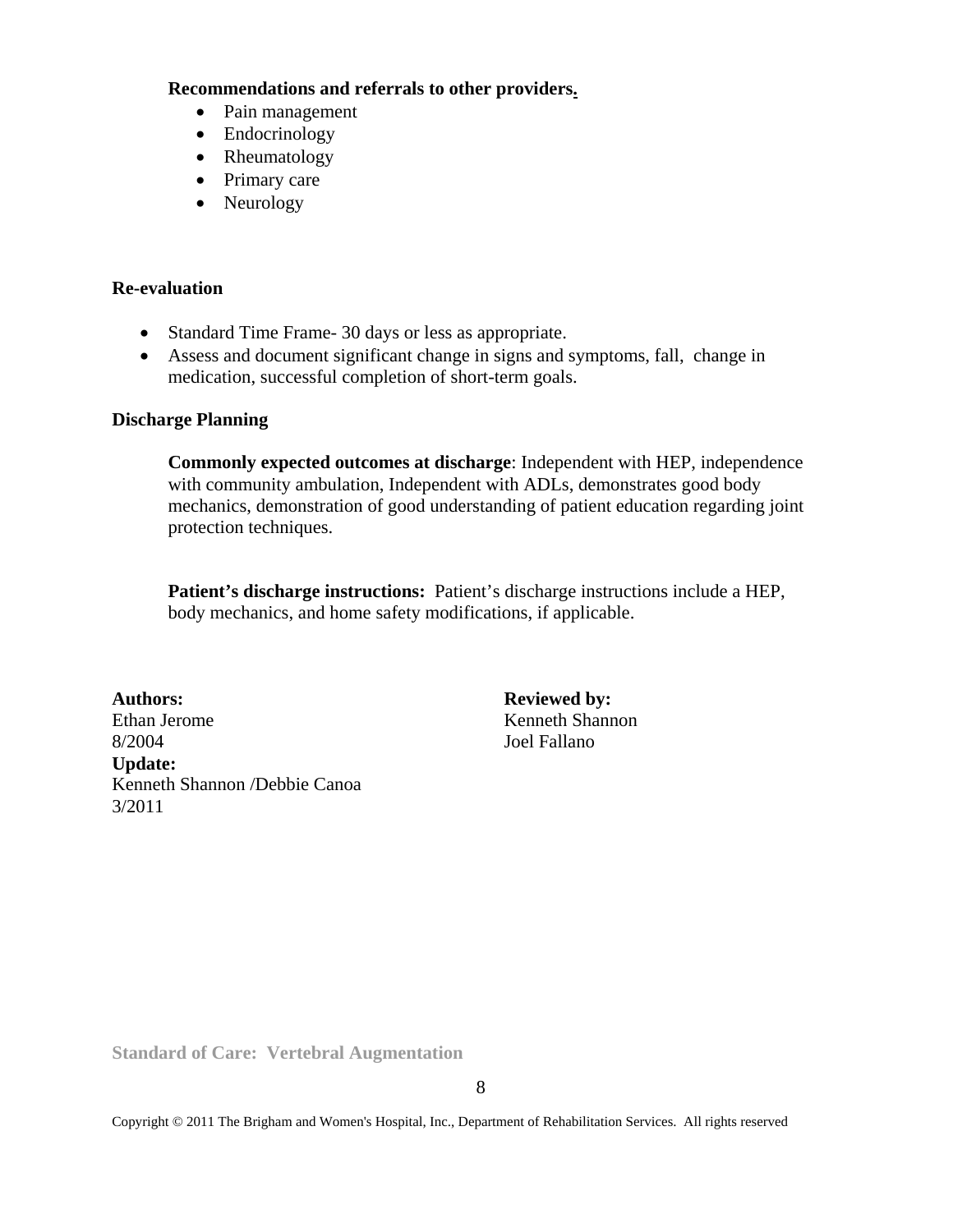#### **REFERENCES**

1. Fast Facts on Osteoporosis. . www.nof.org/professionals/fast\_facts\_osteoporosis.pdf. Updated 2009

2. Riggs BL, Melton :LJ 3rd. Involutional Osteoporosis. *N Engl J Med*. 1986; 314:1676-86.

3. Kanis JA. Diagnosis of osteoporosis and assessment of fracture risk. *The Lancet.*  2002;359(9321):1929-1936.

4. Mohit A, Orr D. Percutaneous vertebral augmentation in osteoporotic fractures. *Curr Opin Orthop* 2007: 16:221-225.

5. Genant HK, Wu CY. Vertebral fracture assessment using a semiquantitative technique. *J Bone Miner Res*. 1993; 8:1137-1148.

6. Buchbinder R, Osborne RH. A randomized trial of vertebroplasty for painful osteoporotic vertebral fractures. *NEJM*. 2009; 361:557-568.

7. Cooper C, Atkinson EJ. Incidence of clinically diagnosed vertebral fractures: A populationbased study in Rochester, Minnesota, 1985-1989. *J Bone Miner Res*. 1992; 7:221-227.

8. Evans A, Jensen M. Vertebral compression fractures: Pain reduction and improvement in functional mobility after percutaneous polymethylmethacrylate vertebroplasty- retrospective report of 245 cases. *Radiology*. 2003; 226: 366-372

**Standard of Care: Vertebral Augmentation**  9. Kochan JP. Vertebroplasty and Kyphoplasty, Percutaneous. Emedicine. 2009. Available at http://www.medscape.com/article/423209-overview. Accessed August 2009.

9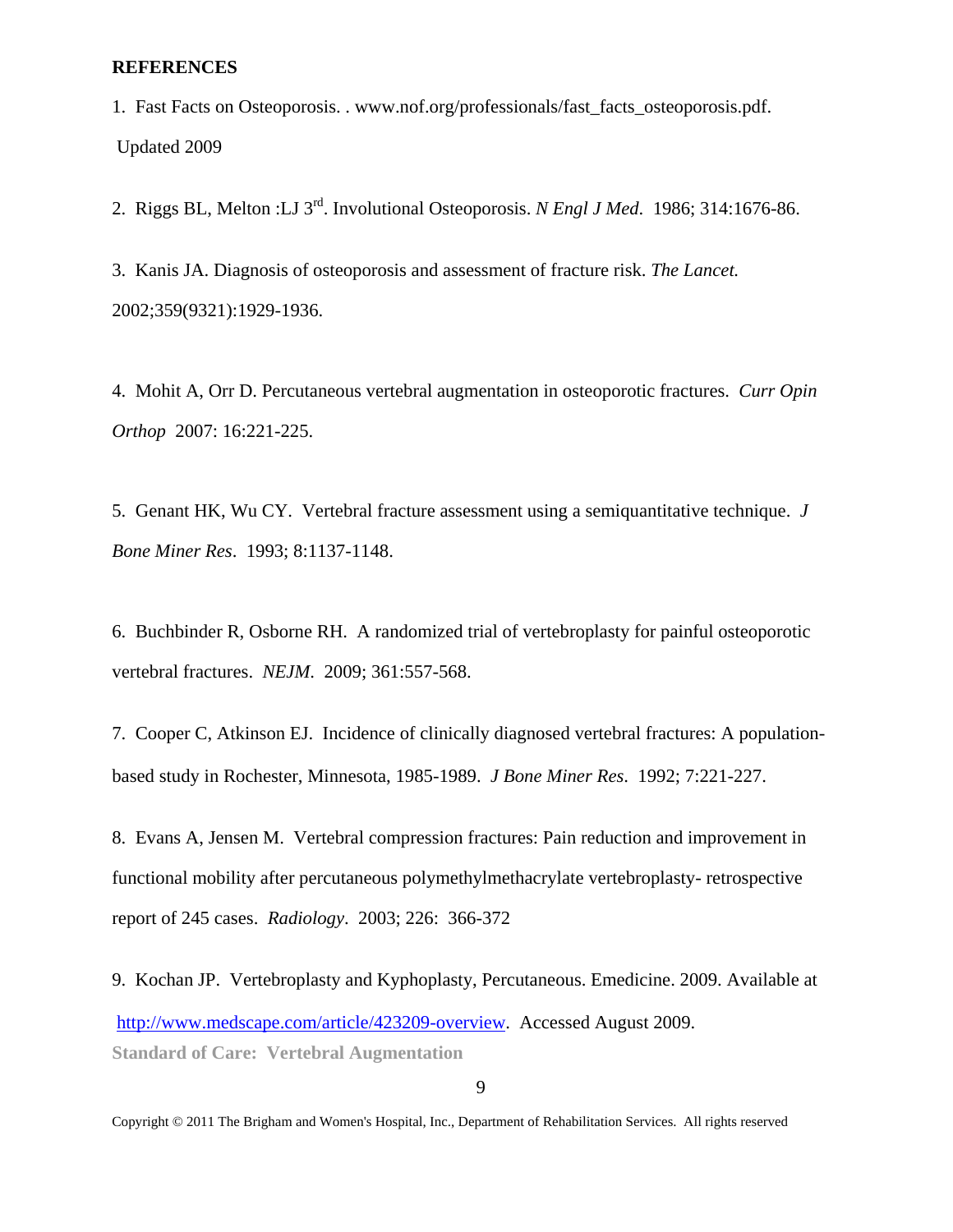10. Sequeiros RB, Binkert CA. Bone augmentation: Past, present, and future. Seminars in Musculoskeletal Radiology. 2006; 10:111-123.

11. Rao R, Singakhia M. Current concepts review: Painful osteoporotic vertebral fracture: pathogenesis, evaluation, and roles of vertebroplasty and kyphoplasty in its management. *J of Bone and Joint Surg*. 2003; 10:2010-2022.

12. Majd ME, Farley S. Preliminary outcomes and efficacy of the first 360 consecutive kyphoplasties for the treatment of painful osteoporotic vertebral compression fractures. *The Spine J*. 2005; 5:244-255.

13. Miller JC. Augmentation therapy for vertebral compression fractures. Boston MA: *Radiology Rounds*; MGH Department of Radiology; 2009; 7:1-4.

14. Kisner C, Colby LA Resistance training. In: eds. *Therapeutic Exercise: Foundations and Techniques.* 4th ed. Philadelphia: F.A. Davis Company; 2002:101-103.

15. Li YA, Lin CL, Chang MC, Liu CL, Chen TH, Lai SC. Subsequent Vertebral Fracture after Vertebroplasty: Incidence and Analysis of Risk Factors. *Spine*. 2011. [Epub ahead of print]

16. Sahrmann S. *Diagnosis and Treatment of Movement Impairment Syndromes*. St. Louis, Mosby; 2001.

**Standard of Care: Vertebral Augmentation** 

10